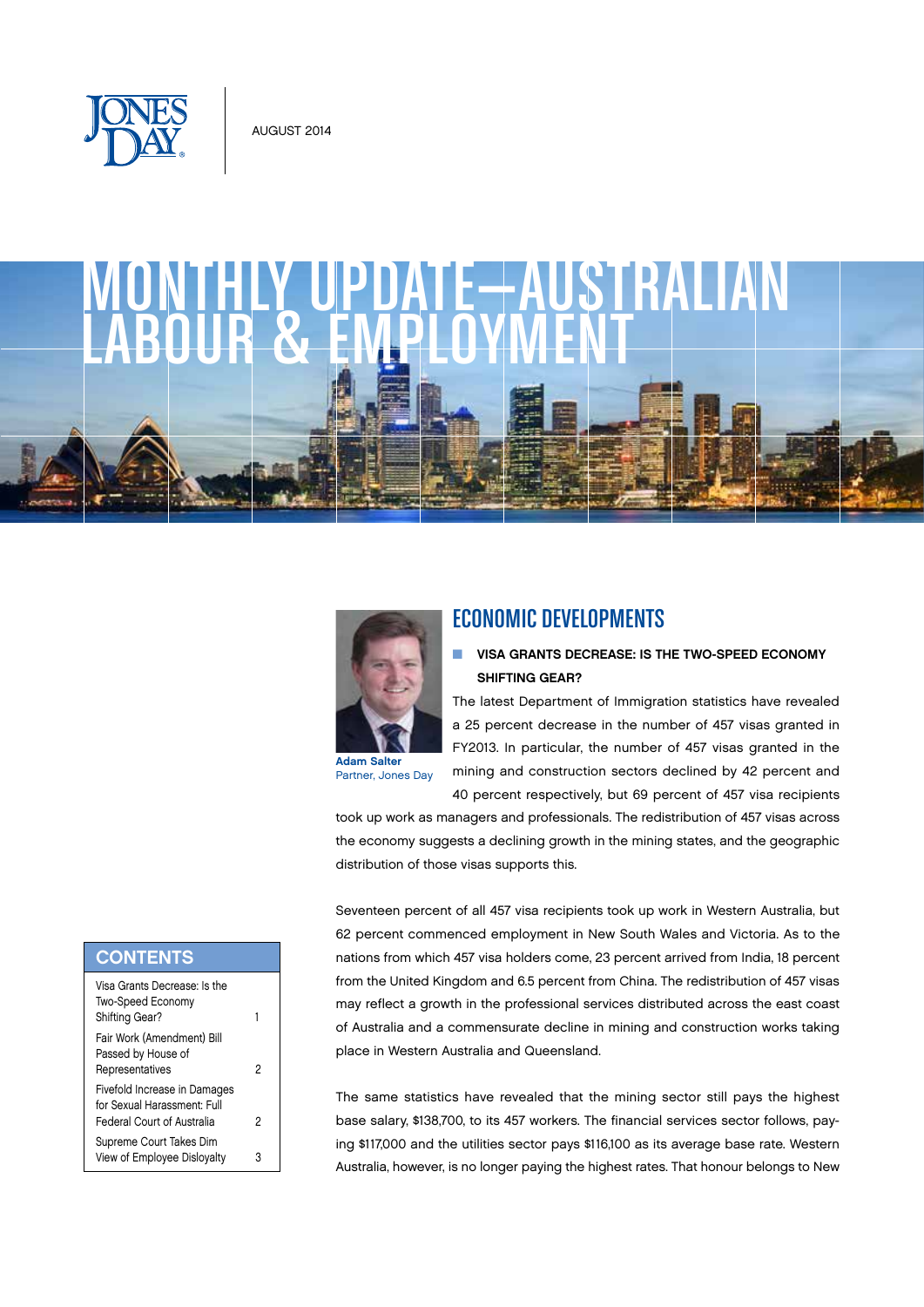<span id="page-1-0"></span>South Wales, followed by the Northern Territory, Queensland and Victoria. Employers should be aware that the Federal Government may, in light of these statistics, consider decreasing the number of 457 visas in the coming financial year.

# IN THE PIPELINE—HIGHLIGHTING CHANGES OF INTEREST TO EMPLOYERS IN AUSTRALIA

### **FAIR WORK (AMENDMENT) BILL PASSED BY HOUSE** OF REPRESENTATIVES

The Fair Work (Amendment) Bill 2014 (Cth), which we have previously reported on, has been passed by the House of Representatives. The Bill now awaits approval by the Senate. In July, we reported that the Senate Standing Committee on Education and Employment recommended to the Senate that it pass the Bill without any amendments. Accordingly, it is almost certain that the Bill will be passed on the next Senate sitting date.

The Bill, in the words of the Attorney-General, "protects and restores" the rights of the individual in the workplace. As discussed in our [March](http://www.jonesday.com/files/Publication/e2c1950f-40e1-45ee-8cd3-ad170c00b363/Presentation/PublicationAttachment/ad7d78a0-d7a7-40d5-bd10-df6a5b590683/Australian%20L%26E%20March%202014.pdf) and [May](http://www.jonesday.com/files/Publication/22bcf7e7-bc4e-4db3-a25f-ec424e291434/Presentation/PublicationAttachment/5fc56c42-ba60-458b-81b6-f5f89e389274/Australian%20L%26E%20May%202014.pdf) Updates, the Bill prevents unions from taking greenfields agreements to the Fair Work Commission unless they have negotiated with an employer for three months. It also prohibits unions from entering workplaces unless they are covered by an enterprise agreement or are invited onto the premises by a member. It also expands the matters to which an IFA applies and dilutes the power of unions to limit their application. The Bill is expected to become law before the end of the year.

# HOT OFF THE BENCH—DECISIONS OF INTEREST FROM THE AUSTRALIAN COURTS

### **N FIVEFOLD INCREASE IN DAMAGES FOR SEXUAL** HARASSMENT: FULL FEDERAL COURT OF AUSTRALIA

In the most significant decision for employers this year, the Full Federal Court has increased the damages available for pain and suffering in a sexual harassment claim by a factor of five.

In Richardson v Oracle Corporation Australia Pty Ltd [2014] FCAFC 82, a female manager employed by Oracle, Rebecca Richardson, was found to have been sexually harassed by a male sales consultant based in Melbourne for six months in 2008. The harassment ceased only when Richardson reported the conduct to her manager. Both the trial judge and the Full Court were critical of Oracle's investigation in four key respects. Firstly, Oracle permitted contact between Tucker and Richardson during the investigation. Secondly, Tucker was required only to give a written, evasive apology. Thirdly, Tucker was not dismissed but given a first and final warning. Finally, Oracle representatives encouraged Richardson not to visit its Melbourne offices again. Richardson resigned and took up elsewhere shortly after the completion of the investigation.

The trial judge found that Oracle was vicariously liable because it had not done everything reasonable to prevent the harassment of the sales manager. Accordingly, the trial judge awarded her \$18,000 in damages for pain and suffering. The trial judge noted that he would have awarded her \$30,000 for economic loss caused by taking up a lower paid position if the evidence proved a link between that decision and the harassment.

Richardson appealed many aspects of the decision but succeeded upon two, namely that damages for pain and suffering were inadequate and that there was evidence establishing economic loss such that she should have been awarded the \$30,000. As to pain and suffering, Justice Kenny of the Full Court held that the award did fall within the range of damages available for pain and suffering. However, that range was now inadequate. Community standards now placed a higher value on quality of life than when the range was first set down. Furthermore, a restrictive approach to damages is inconsistent with the beneficial intent of the Sex Discrimination Act under which the claim was made.

Accordingly, it was found that the pain and suffering Richardson endured merited an award under this head of \$100,000 instead of \$18,000. As to there being no evidence of the harassment causing economic loss, Justices Besanko and Perram found that statements made by Richardson to others at the time of the investigation—that she had lost confidence in Oracle and her acceptance, soon after, of lower paid employment—established the necessary link.

### Key Takeaway

The key takeaway for employers is that there are two points at which they may mitigate their exposure to a sexual harassment claim. The first is at the stage of establishing vicarious